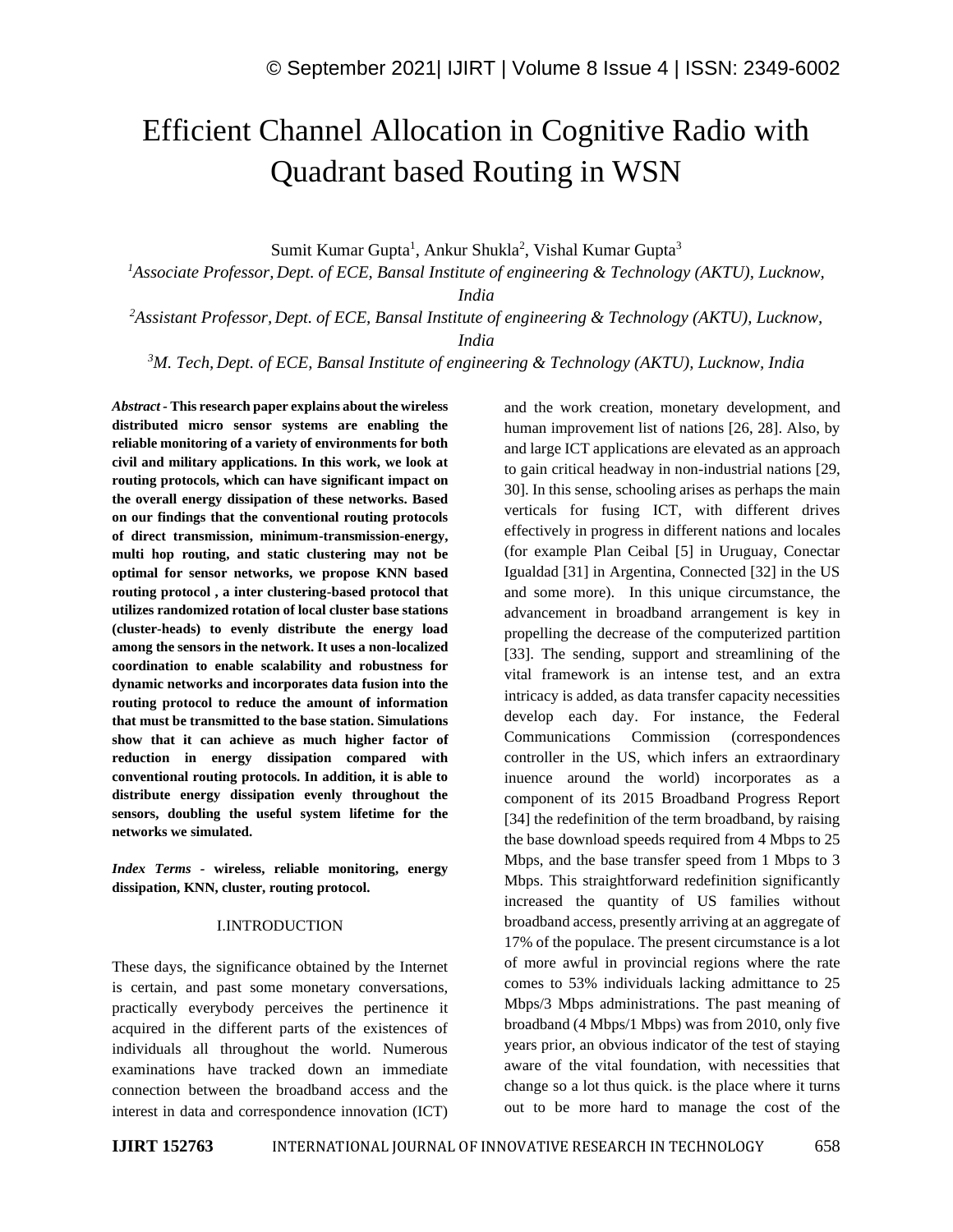fundamental foundation. The low populace thickness and huge wraps of an area to cover, make infeasible the organization of optical fiber because of the significant expenses, especially for non-industrial nations with lower financial plans. For those cases, the solitary reasonable choice to construct the essential foundation is to utilize remote advancements [35]. This benefit according to the monetary perspective turns into a significant test according to the specialized perspective, since it is important to foster remote arrangements, proficient to adapt to the high transmission capacity prerequisites, however which depend on a limited asset: the common range accessible. Remote advancements have developed significantly as of late. From one viewpoint we have the development of portable communication more than 20 years prior and its gigantic organization around the world, predominantly since the achievement of GSM, today stretched out to 3G and 4G, giving additionally broadband information administrations. Then again, the administrative choices required numerous years prior today see their natural products, given the achievement and solidification of different guidelines in unlicensed groups, especially IEEE 802.11, prominently known as WiFi. The last has had an effect not just on the last bounce availability for which it was initially expected, yet additionally as last-mile access innovation. This elective minimal expense access innovation has even driven a few exploration efiorts zeroed in on varieties to the norm to empower and work on the procedure on significant distance joins [36{38]. These works have not been restricted to lab testing, yet have additionally sent the advances created, empowering applications, for example, telemedicine in rustic regions [39]. Remote systems administration has been developing quickly in prominence all throughout the planet today. A few new utilizations of remote organizations have as of late arose, for example, broadband home systems administration, local area organizing, building robotization, rapid metropolitan region organizations, and endeavor organizing. Remote multi-bounce organizations, particularly remote cross section organizations (WMNs), can augment the inclusion of remote web access with insignificant foundations [1, 2]. WMNs are promising headings in the fate of remote organizations. The essential benefits of a WMN lie in its innate adaptation to non-critical failure against network disappointment, effortlessness of setting up an organization, and the broadband capacity. Sending a WMN isn't excessively troublesome, in light of the fact that every one of the necessary segments are now accessible as specially appointed organization directing conventions and IEEE 802.11 MAC convention. Notwithstanding, the accessible MAC and steering conventions applied to WMNs need more adaptability; the throughput drops fundamentally as the quantity of hubs or jumps in a WMN increments [2, 3, 4, 7]. This is a result of the impedance experienced from the neighbor hubs. Many exploration challenges actually stay open in the plan of the WMNs [1, 3]. Steering conventions will most likely be unable to track down a solid directing way, transport conventions may free associations, and MAC conventions may encounter critical throughput decrease. As a common model, current IEEE 802.11 MAC convention and its subsidiaries can't accomplish a sensible throughput as the quantity of bounces increments. The present remote organizations are described by a fixed range task strategy [13]. Be that as it may, an enormous bit of the alloted range is utilized inconsistently. The restricted accessible range and the failure in the range utilization require another correspondence worldview to misuse the current remote range astutely. This new systems administration worldview is alluded to as psychological radio organizations [4]. On the off chance that hubs of WMNs have CR usefulness, the organizations exhibitions will increment [15, 16, 17]. The WMN with psychological radio usefulness is an intellectual radio remote lattice organization (CR-WMNs) that can be an answer for the range shortage issue. The fundamental thought of intellectual radio remote organization is that the optional clients need to clear the channel once the essential client is recognized, which implies that the accessible ranges of every hub in the CR-WMN is progressively changed [18]. Albeit these Cognitive radio advances are as yet in their early stages, they are required to be the future stage for remote organizations because of their ability of powerfully controlling the radios. These high level remote radio advances all require a progressive plan in higher layer conventions particularly MAC and directing conventions. Directing establishes a fairly significant however yet neglected issue in intellectual radio organizations. Particularly in CR-WMNs with multi-jump correspondence prerequisites, the remarkable attributes of the range heterogeneity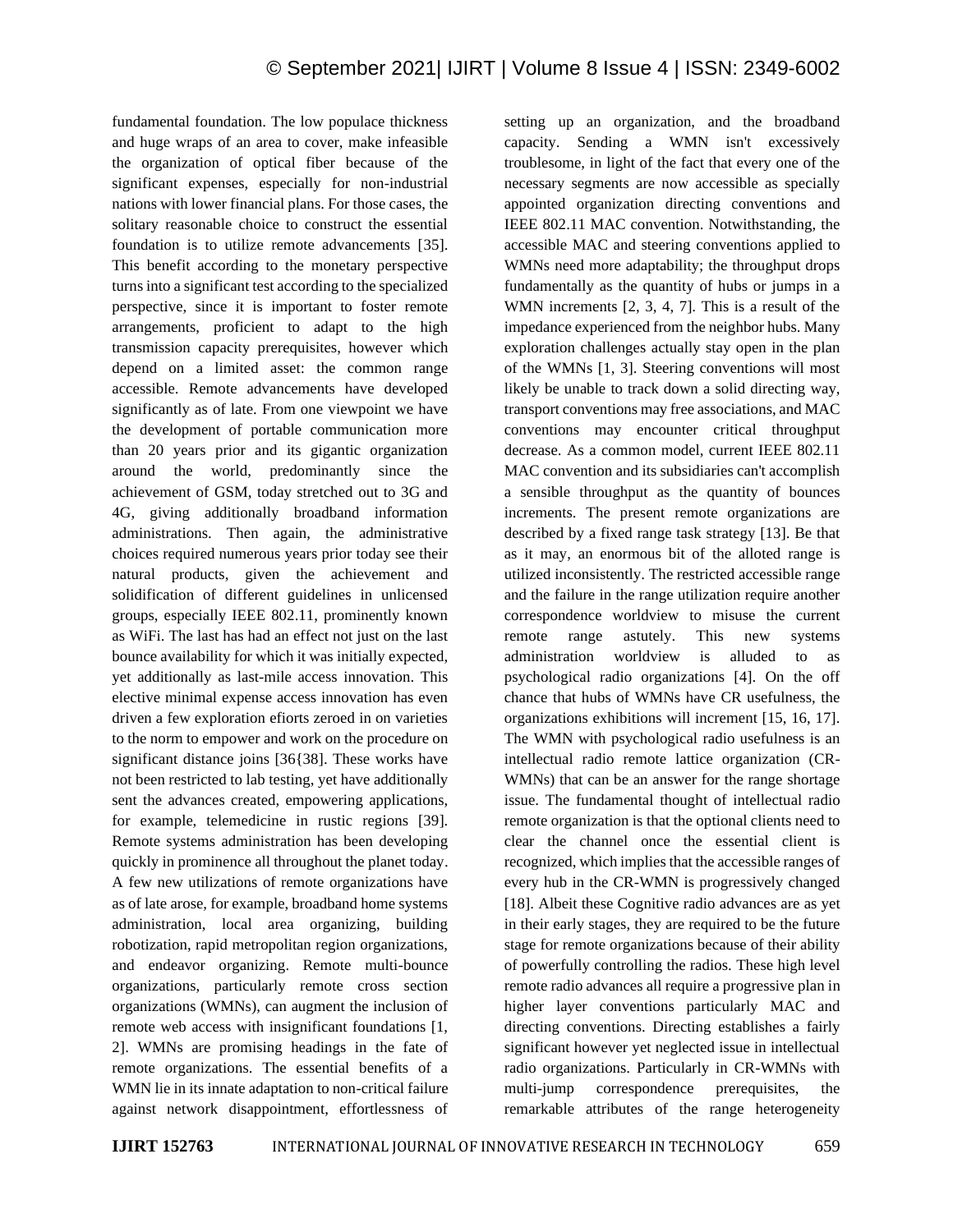require a novel steering calculation to be created. A significant plan decision for directing in the CR remote organization is the cooperation among steering and range the executives. In the multi-jump remote organization (WMNs and CR-WMNs), hubs are sending bundles for one another a directing convention is important to settle on the steering choices. Numerous issues in steering still need to be tackled. This theory centres at a portion of these issues and proposed three steering conventions for WMNs and CR-WMNs.

In this paper section I contains the introduction, section II contains the literature review details, section III contains the details about methodologies, section IV describe the result and section V provide conclusion of this paper.

## II.RELATED WORK

On the basis of extensive literature survey related to Efficient Channel Allocation in Cognitive Radio with Quadrant based Routing in WSN has been taken into consideration in this section.

Dipankar Raychaudhuri, (2006) [2] This paper portrays a system for research on compositional tradeoffs and convention plans for intellectual radio organizations at both the nearby organization and the worldwide internetwork levels. A few key design issues for intellectual radio organizations are examined, including control and the executives' conventions, support for communitarian PHY, dynamic range coordination, adaptable MAC layer conventions, impromptu gathering arrangement and cross-layer transformation. The general objective of this work is the plan and approval of the control/the executives and information interfaces between intellectual radio hubs in a nearby organization, and furthermore between psychological radio organizations and the worldwide Internet. Convention plan and execution dependent on this structure will bring about the CogNet engineering, a model opensource intellectual radio convention stack. Test assessments on arising intellectual radio stages are gotten ready for future work, first in a remote Neighborhood network situation utilizing remote testbeds like ORBIT, and later as a feature of a few start to finish tests utilizing a wide-region network testbed like Planet Lab (and GENI later on).

Manuj Sharma, (2007) [3] A psychological radiobased remote lattice network is thought of. As well as sending the information parcels, each cross-section hub additionally faculties the channels of an objective essential framework to distinguish the range openings, and utilizations them for its own information transmission. Impedance temperature model is utilized to characterize the inhabitance and accessibility of a channel. A helpful calculation dependent on obstruction temperature model is proposed for calculation of accessible channels by network hubs. Cases for network hubs with fixed transmission power and versatile transmission power are thought about independently. At last, connection and start to finish steering measurements are proposed to choose fitting channels from the figured arrangement of accessible channels. In the work announced in this paper, we have made two significant presumptions in our calculation, which we would unwind in our future work. To begin with, we have expected that accessible directs are homogeneous in nature as far as their transmission power, range, and so on This supposition that is legitimate if every one of the accessible channels come from a solitary essential framework, and the optional gadgets totally know the qualities of the essential framework. In any case, without such information about the essential framework, the auxiliary gadgets are needed to consider a heterogeneous channel set. The heterogeneous divert set acquires novel difficulties, for example, depicted in [15]. In our future work, we would contemplate the impact of heterogeneous direct set related to dynamic channel set (which is now viewed as in this paper). One significant inquiry in managing heterogeneous channel set is to choose the convention stack layer where this channel heterogeneity is to be taken care of [15]. Second, the ETT esteem utilized in conditions (7) and (8) is determined utilizing eq. (5), which considers a channel's pinnacle data transmission B. A more precise gauge of ETT can be gotten by utilizing accessible data transfer capacity (rather than top data transmission) in eq. (5). This requires assessing the accessible data transfer capacity for each channel. It should be examined whether the current proposition, for example, [16] and [17], for assessing accessible transmission capacity in multihop specially appointed organizations require alterations when utilized in psychological lattice organizations. We should likewise take note of that a portion of these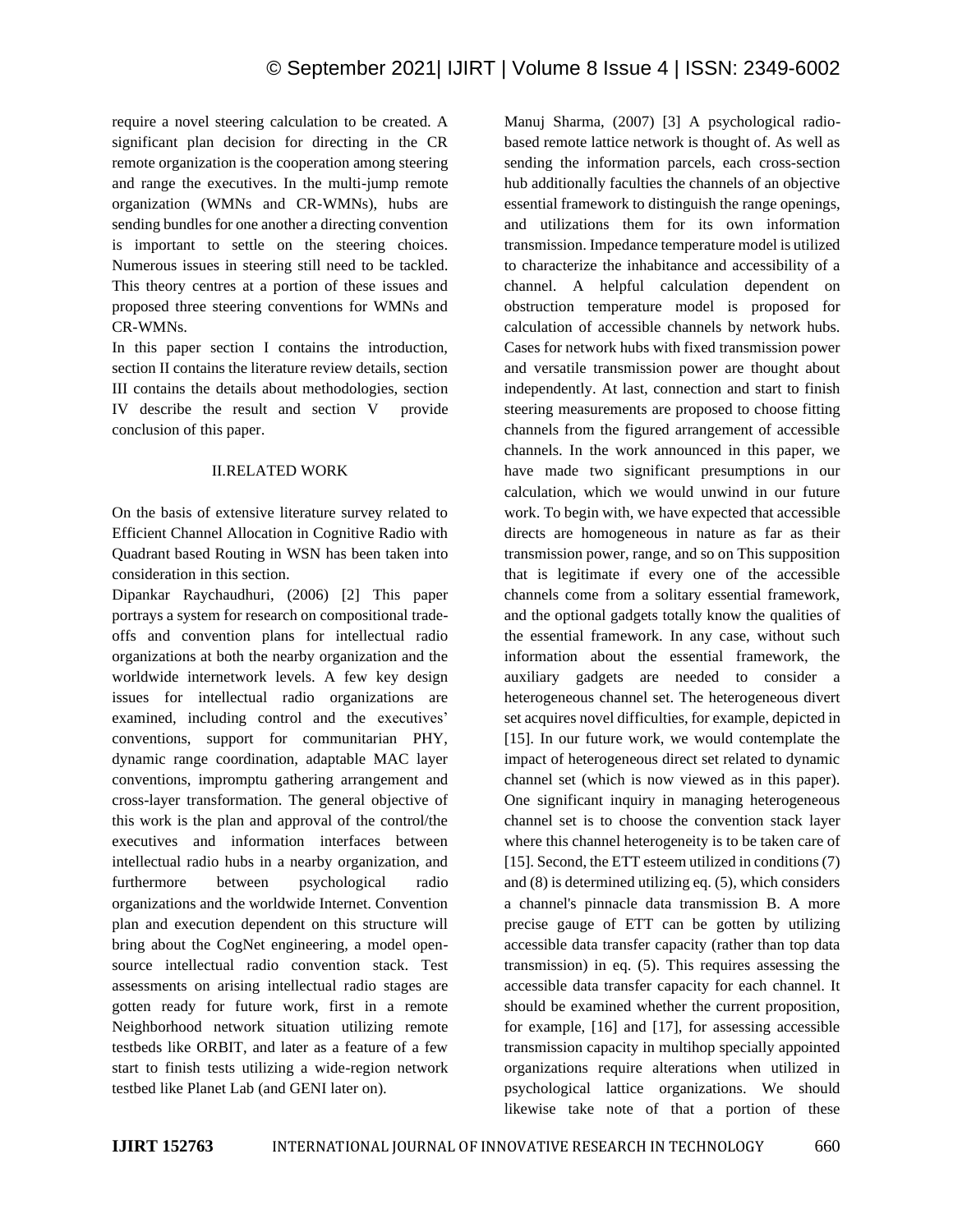proposition, for example, [17], are combined with the MAC layer utilized in the organization. Another space of future examination in this work is to research the difficulties in plan of higher layer conventions, for example, transport layer, for dynamic and heterogeneous channels set, and to define proper answer for them. At last, the plan of a virtual MAC layer deliberation that can work with various heterogeneous channels stays a significant and intriguing space of future work.

Guo-Mei Zhu, (2008) [4] An extraordinary test for directing in psychological radio organizations is the joint effort between the course choice and range choice. To tackle this issue, in this paper a Spectrum-Tree base On-Demand steering convention (STOD-RP) is proposed where a range tree is implicit every range band. The development of the range tree tends to the collaboration between range choice and course choice in a proficient manner. Also, another course metric is proposed just as a quick and proficient range versatile course recuperation technique. Reproduction results show that our proposed STOD-RP lessens the control overhead and abbreviates the normal start to finish delay fundamentally. In this paper we present the Spectrum-Tree dependent on Demand Routing Protocol (STOD-RP) for multi-jump CR organizations. The STOD-RP joins tree-put together proactive steering and with respect to request course revelation. The critical idea in this convention is to set up a range tree in every range band, by which the coordinated effort between range choice and course choice is improved. Besides, another intellectual course metric is proposed in this paper just as a quick and productive range versatile course recuperation strategy. Recreation results show that the normal start to finish postpone diminishes as the quantity of entryway hubs increments. Contrasted and MMAODV, our proposed STOD-RP diminishes the control overhead fundamentally.

Muhammad Zeeshan, (2010) [5] Cognitive radio innovation tackles the issue of range underutilization by permitting the unlicensed clients to artfully get to accessible range without influencing the action of authorized client. Divert task and directing in psychological radio organizations is particularly difficult in networks where hubs are furnished with just a solitary handset (similar to the case in ware remote organizations that run IEEE 802.11 DCF MAC). We propose a joined system of directing and

channel task that endeavors divert variety in psychological radio organizations to advance steering execution and increment the organization limit. In particular, we propose a joint cross-layer directing/channel task convention dependent on AODV that works with no focal control channel and records for the condition of the connections. In this paper, we propose to keep a reinforcement channel to provide food for channel heterogeneity subsequently staying away from start to finish reroute systems. We additionally propose agreeable direct exchanging in which different hubs trade steering and control data in a planned manner. Recreation results show that our proposed reinforcement channel approach guarantees higher network when contrasted with the single channel approach as the quantity of channels meddled with increments. Our reinforcement channel and helpful channel exchanging on demand steering convention in psychological impromptu organization gives a cross layer answer for both directing and channel task for intellectual radios. As far as we could possibly know, past steering work finished with focal control divert in psychological radio organizations have not comprehensively resolved issues like deafness and direct heterogeneity that emerge in networks where every hub is outfitted with just a single radio handset. Our proposed street numbers these issues and uses Neighborhood course recuperation to misuse channel variety and in this manner further develop network limit. Recreation results shows our proposed reinforcement channel approach have guaranteed practically a similar network likewise with single channel approach. Our underlying work is pointed toward fostering a farreaching joined steering and range task system for psychological radio specially appointed organizations. We mean to examine this bearing of examination to foster a thorough system without utilizing focal control channel and trade Neighborhood data between hubs in-band alongside the information.

Lei Ding (2010) [6] Throughput augmentation is a critical test in intellectual radio specially appointed organizations, where the accessibility of nearby range assets may change now and again and hop by-bounce. To accomplish this level headed, agreeable transmission is a promising strategy to expand the limit of hand-off joins by misusing spatial variety without different receiving wires at every hub. This thought is especially alluring in remote conditions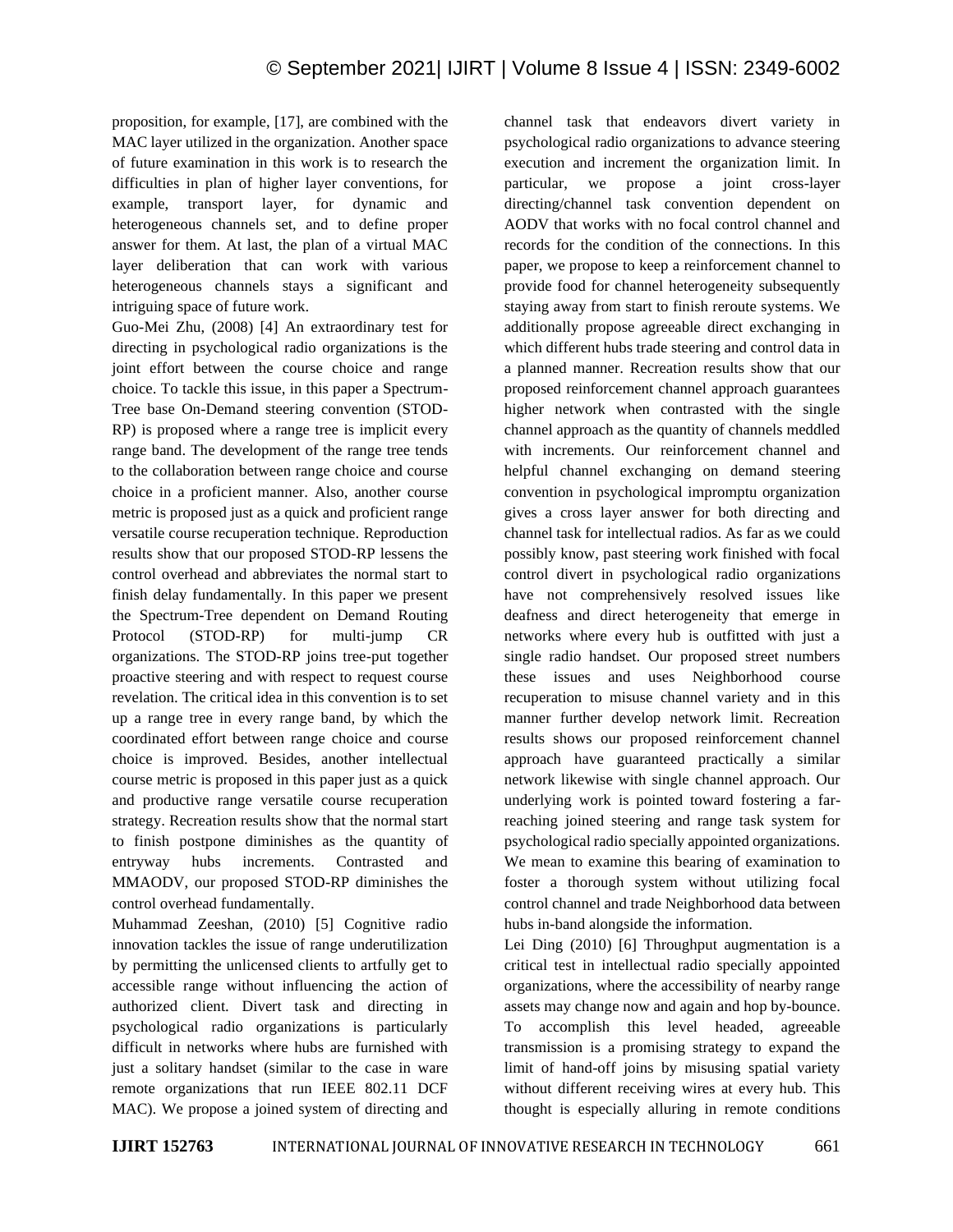because of the different channel quality and the restricted energy and transfer speed assets. In this paper, decentralized and confined calculations for joint dynamic directing, transfer task, and range portion in a dispersed and dynamic climate are proposed and contemplated. A cross-layer convention to execute the joint directing, hand-off determination, and dynamic range designation calculation is additionally presented, and its presentation is assessed through reproduction. Execution assessment results show that the proposed convention accomplishes a lot higher throughput than arrangements that don't depend on participation. We contemplated and proposed decentralized and confined calculations for joint dynamic steering, hand-off determination, and range portion in helpful psychological radio impromptu organizations. We have shown how the proposed conveyed calculations lead to expanded throughput concerning non-helpful systems. The conversation in this paper leaves a few open issues for additional examination. To begin with, we will target determining a hypothetical lower bound on the exhibition of the proposed calculation. Besides, we will assess the presentation of the calculation related to a clog control module. At last, we will execute the proposed calculation on a testbed dependent on URSP2 [32] and GNU Radio [33].

## III.METHODOLOGY

Current correspondence network improvement has an enormous impediment because of limited organization assets, especially in remote organizations [1-3]. Range assets in remote organizations have gotten an enormous test due the logical inconsistency between the absence of existing range assets and the entrance of countless remote gadgets [4-6]. Psychological remote advances have been proposed to beat this issue. Albeit these innovations have broad concentrated up until now, their practicality and appropriateness to beat new seeming circumstances actually face numerous difficulties. Multi‐hop remote psychological correspondences with various essential and optional clients have been given broad consideration to in current portable and remote applications. We concentrate how to misuse the coordinated effort to make the compelling steering in this paper. In any case, how to develop the viable and doable course from source hub to objective hub is a huge test.

Psychological innovations in remote organizations have broadly been contemplated. Force control ideal game [7] and social relationship [8] were applied to decrease the organization obstruction and arrive at the ideal channel allotment. The range opening expectation and channel attributes had been misused to perform multichannel choice [9]. The dispute overhead of transfer hubs was concentrated in multi‐ hop community hand-off networks [10]. The direct writing computer programs was utilized to defeat the lifetime improvement in remote sensor organizations and make the agreeable steering [11]. The determination and the prioritization in the helpful sharp steering for multi-hop remote lattice networks has been examined [12]. To adjust energy conveyance among hubs, how to choose agreeable transfer hubs and allot their transmission power was utilized to develop the suitable community steering [13]. Brought together spacetime measurements [14] had been widely contemplated. Ideal symmetric technique with most extreme organization throughput had been proposed to stay away from self-centred practices of organization hubs [15]. Joint cross‐layer conveyed approach with most extreme organization throughput was utilized to construct the successful steering and direct allocation in multi‐hop and multi‐flow portable impromptu psychological organizations [16]. Nonetheless, a large portion of these techniques don't research the cooperative multi‐hop psychological directing issue for various essential and optional clients in remote organizations.

This paper considers the shared multi-hop directing in intellectual organizations. Unique in relation to past techniques, we explore the multi‐hop synergistic steering in intellectual remote organizations with numerous essential and auxiliary clients. In such a case, to make an attainable and successful synergistic intellectual steering is significantly more troublesome because of the concentrated deduction among hubs including essential clients, optional clients, and essential and auxiliary clients. We propose another calculation to build the cooperative steering in multi‐ hop intellectual organizations. We consider the obstruction among hubs including essential and auxiliary clients. We utilize the bunching [17, 18] and cooperation to work on the presentation of shared directing on account of multi‐hop various essential and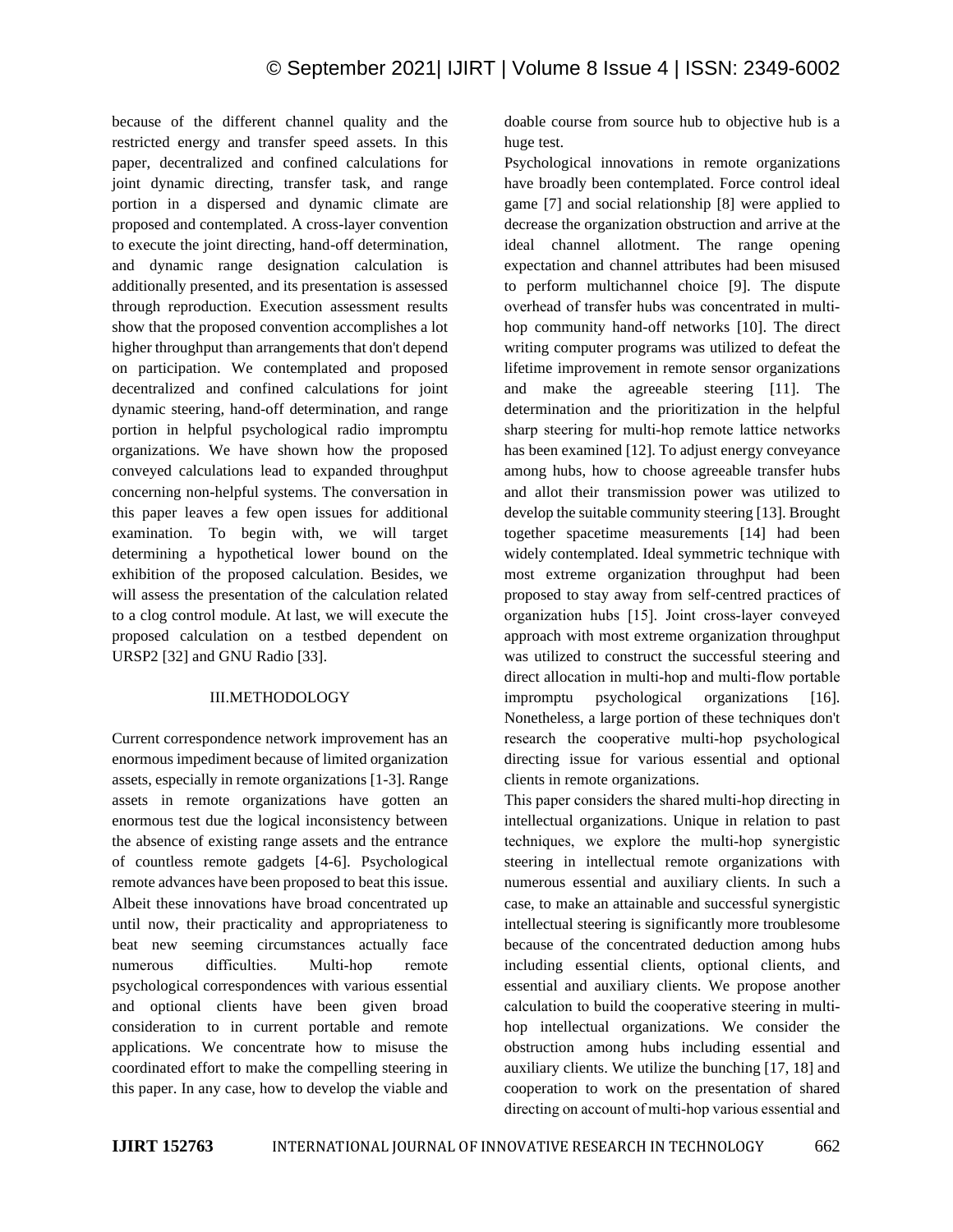auxiliary clients. We break down the most extreme transmission distance, coordinated efforts, transmission point control and force control, and divert portion in intellectual remote organizations with various essential and auxiliary clients. We present another clustering‐based communitarian multi‐hop psychological directing calculation to accomplish better organization execution. At last, we direct a progression of mathematical analyses to approve our methodology. Recreation results show that our methodology is promising and compelling.

#### 3.1 Cognitive Multi‐hop Collaboration Algorithm

In the cognitive collaborative multi-hop communication network based on directional antenna, the transmission radius that different secondary users use different channels is often not the same. When we construct multi‐hop paths, the paths will change while sending message because the channels which users use are not constant. To decrease the algorithm complexity, we firstly use omni‐directional antenna to construct multi‐hop collaborative paths, and then change it into directional antenna by adjust antenna main lobe and sending angle. According to the different transmitting radius that different channels users use, each user who participate in communication are assigned to certain channel. In this section, we will discuss the maximum transmission radius, collaborative multi‐hop transmission paths, sending angle, transmitting power control, channel allocation strategy and cognitive collaborative multi-hop algorithm of secondary users.

#### 3.2 Algorithm

Our algorithm exploits the clustering idea and node collaborations to perform the multi‐hop collaborative cognitive routing. By such a way, we can effectively reduce the transmission power of sending nodes while can obtain the maximum receiving power through collaborations. Our algorithm is called as the Clustering‐based Collaborative Cognitive Routing algorithm (CCCR). The detailed steps of CCCR is as follows:

Step l: Initialize maximum transmission radius of secondary users using different channels at different time.

Step 2: Judge the idle status information of primary users and learn the situation that the primary users use the channels at different times.

Step 3: Let  $t = 1$  and initialize the maximum T.

Step 4: Conduct all possible paths from source cognitive node to destination cognitive node according to Algorithm. Calculate the achievable rate of all paths  $y^t$ .

Step 5: Conduct the shortest optimal route set process for all the path sets and get the shortest optimal path.

Step 6: Analyze each path and judge whether there exist collaborative nodes in each link.

Step 7: Calculate sending angle and transmitting power of each sending cognitive user, respectively.

Step 8: Save the resulting paths information.

Step 9: Conduct the channel allocations according to the channel allocation strategy.

Step 9: Let  $t = t + 1$ .

Step 10: If *tis* larger than  $T$ , then exit. Or otherwise go back to Step 4.

## IV.RESULTS

In this section we will discuss the path achievable rate and collaborations of our quadrant-based routing algorithm. When the transmission radius of secondary users becomes large, we can obtain the larger path achievable rate shown in figures as bar plot, where N denotes the number of secondary users. This is because the larger the transmission radius is, the more the collaborative nodes are. Thereby one can obtain the larger path achievable rate. Likewise, when the number of secondary users increases, we also get the higher path achievable rate. It is clear that the more secondary users is, the larger the density of nodes. In a result, there are more nodes



Figure 1: Two primary users u and v with distance  $d_{u,v}$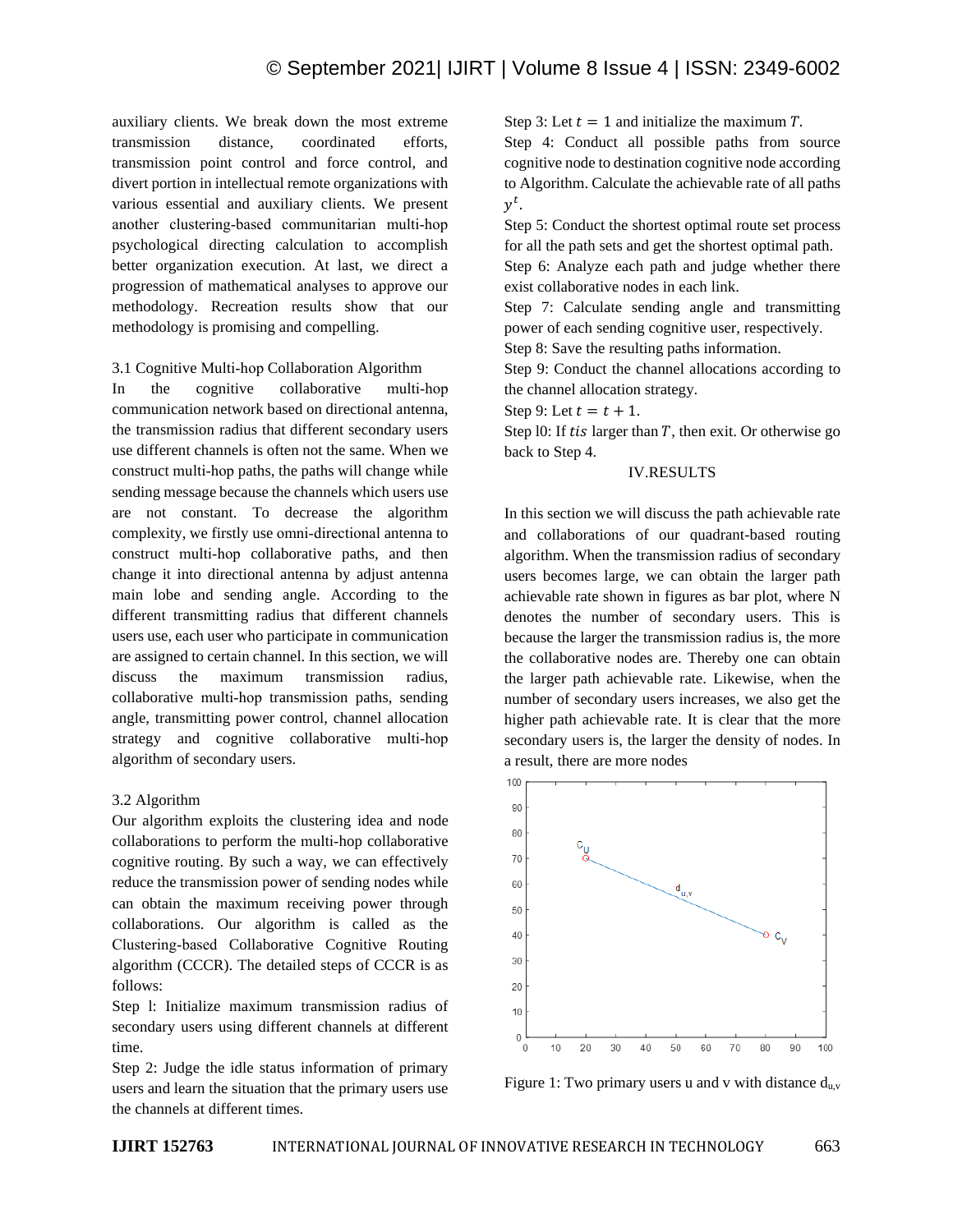

Figure 2: Transmission angle of coverage for omnidirectional antenna.

able to take part in the process and the path achievable rate is raised. Figure plots the impact of transmission radius on the power of number of nodes. We can see that the larger transmission radius and secondary users' number lead to more power transmission of node to participate the collaborations among nodes. However, we also notice that when the transmission radius is 25, there are high power loss in nodes in the case of 25 secondary users that of 15 ones. According to our algorithm, this case can lead to the larger interference and thus our algorithm only let less nodes participate the collaborations to avoid the interference. This shows that our algorithm holds the better performance.



Figure 3: Multiple primary and secondary user communicating to base station

Figure 3 shows the network layout of tested simulation scheme. In this figure S1 to S6 are the secondary user and the P1 to P5 are primary user scattered in the area of 100x100m.The BS is the base station and shown as Pd in circle marker.



Figure 4: Multiple primary user deployed randomly Figure 4 displays the position of nodes in the area of 50m x 50m layout. The nodes are scattered randomly. In present case each node represent a primary user with capability of direction antenna transmission with major lobe in specific angle.



Figure 5: Routing within the nodes inside the quadrant Figure 5: describes the rote developed by quadrant approach using for the roting from source to node. Only those nodes are considered that lies within the quadrants. The source nodes requests the next neighbor at smallest distance that next neighbor is taken as current source that again forwards the data to next nearest node until the destination is not reached.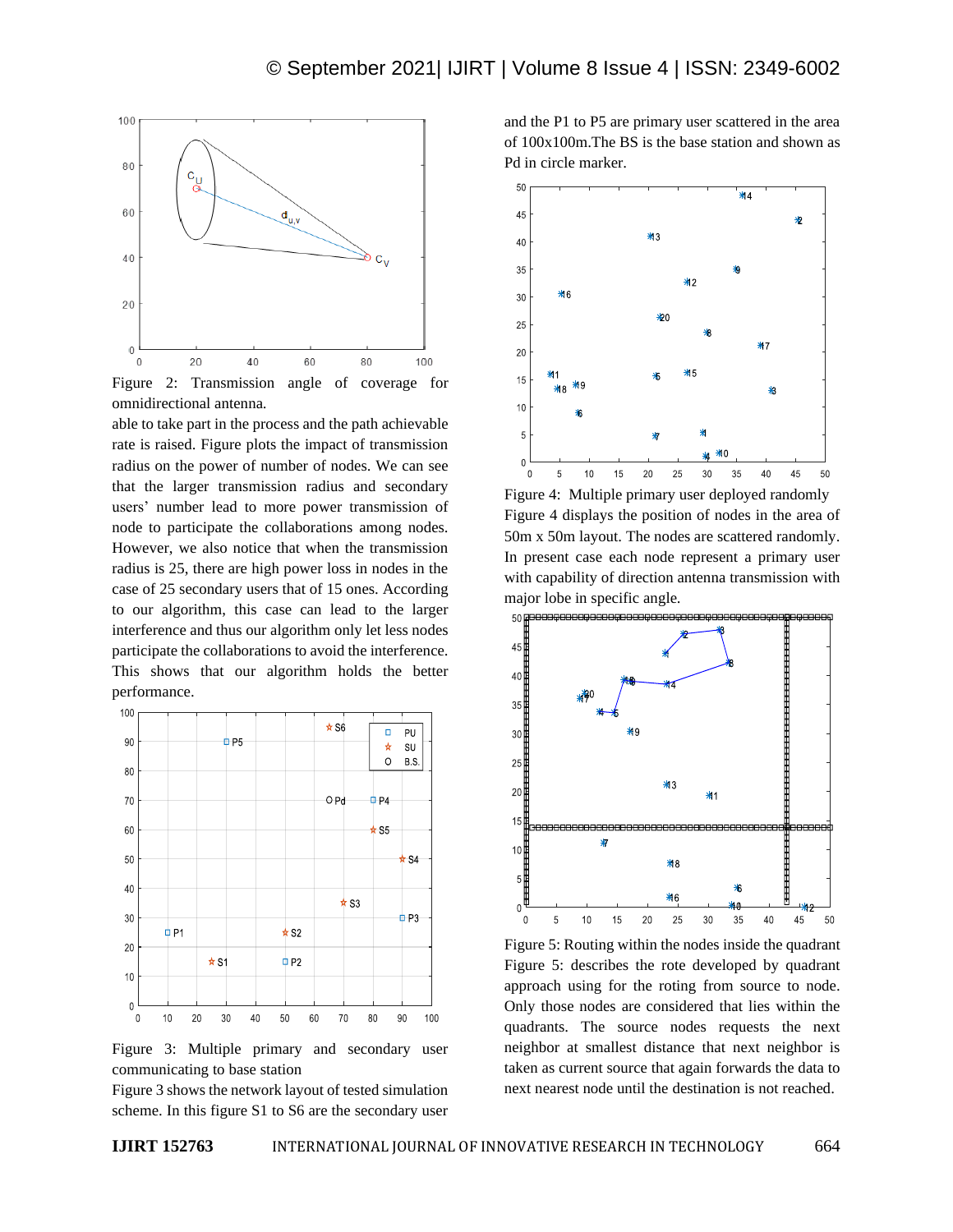## V.CONCLUSION

The quadrant based steering approach approve better execution of proposed calculation, we contrast base paper and the Shortest-Path-based quadrant Routing calculation. We dissected the way attainable rate and force utilization of the two calculations. We can obviously see that proposed work holds the bigger way feasible rate than base paper displayed in Figures. In any case, the various sizes of optional clients have lower warmth on the way reachable rate while they produce the bigger effect on that , this is on the grounds that proposed work can choose the ideal steering as indicated by the proposed systems and approach. Also, from Figure, we can see that when the number of auxiliary clients is 10, 15, 25, the further develop proportions of reachable rate one is, separately higher. This shows that quadrant directing acquire the better network execution. For various sizes of optional clients have the bigger effect on the quantity of community-oriented hubs. Likewise, from, we additionally see that for calculations, when we add auxiliary clients, we can by and large acquire the more community hubs. This is on the grounds that the two calculations consistently consider however many hubs as could be expected under the circumstances to play out the hub joint efforts. In such a case, we generally anticipate that the more network nodes should accomplish the higher way rate. Conversely to dynamic determination of the collective hubs as per the organization in this work, we investigate the absolute energy utilization of organizations for the two calculations. Bar plots the absolute energy utilization of organizations. It is intriguing that when the transmission range is 10, its all-out transmission power increments with the development of auxiliary clients, while it diminishes when the transmission span is 25. At the point when the transmission range is 15, its all-out transmission power is almost something similar for auxiliary client with the size by 10 and 15. For 25 optional clients, this displays the development. All the more significantly, we can clear see that for various transmission and sizes of optional clients, the complete transmission power is greater, and the normal absolute transmission power is extremely low. This is a genuinely better for transmission power.

#### REFERENCE

- [1] Ian F. Akyildiz, "NeXt generation/dynamic spectrum access/cognitive radio wireless networks: A survey," I.F. Akyildiz et al. / Computer Networks 50 (2006) 2127–2159
- [2] Dipankar Raychaudhuri, "CogNet An Architectural Foundation for Experimental Cognitive Radio Networks within the Future Internet," MobiArch'06, December 1, 2006, San Francisco, CA, USA. Copyright 2006 ACM 1- 59593-566-5/06/0012
- [3] Manuj Sharma, "Channel Selection under Interference Temperature Model in Multi-hop Cognitive Mesh Networks," Advanced Numerical Research and Analysis Group, DRDO, Hyderabad, India, 2007
- [4] Guo-Mei Zhu, "STOD-RP: A Spectrum-Tree Based On-Demand Routing Protocol for Multi-Hop Cognitive Radio Networks," \* 3National Chengchi University, Taipei, Taiwan This work was conducted during her stay at BWN Lab in 2007-2008.
- [5] Muhammad Zeeshan, "Backup Channel and Cooperative Channel Switching On-Demand Routing Protocol for Multi-Hop Cognitive Radio Ad Hoc Networks (BCCCS)," 2010 6th International Conference on Emerging Technologies (ICET)
- [6] Lei Ding, "Distributed Routing, Relay Selection, and Spectrum Allocation in Cognitive and Cooperative Ad Hoc Networks," This material is based upon work supported by the US Air Force Research Laboratory under Award No. 45790. Approved for Public Release; Distribution Unlimited: 88ABW-2010-0959 dtd 9 Mar 10.
- [7] Jang-Ping Sheu, "Cooperative Routing Protocol in Cognitive Radio Ad- Hoc Networks," 2012 IEEE Wireless Communications and Networking Conference: Mobile and Wireless Networks
- [8] Dongyue Xue, "Cross-Layer Scheduling for Cooperative Multi-Hop Cognitive Radio Networks," arXiv:1106.0735v1 [cs.NI] 3 Jun 2011
- [9] Lei Ding, "Distributed resource allocation in cognitive and cooperative ad hoc networks through joint routing, relay selection and spectrum allocation," L. Ding et al. / Computer Networks xxx (2015) xxx–xxx
- [10]Jianhui Huang, "Big Data Routing in D2D Communications with Cognitive Radio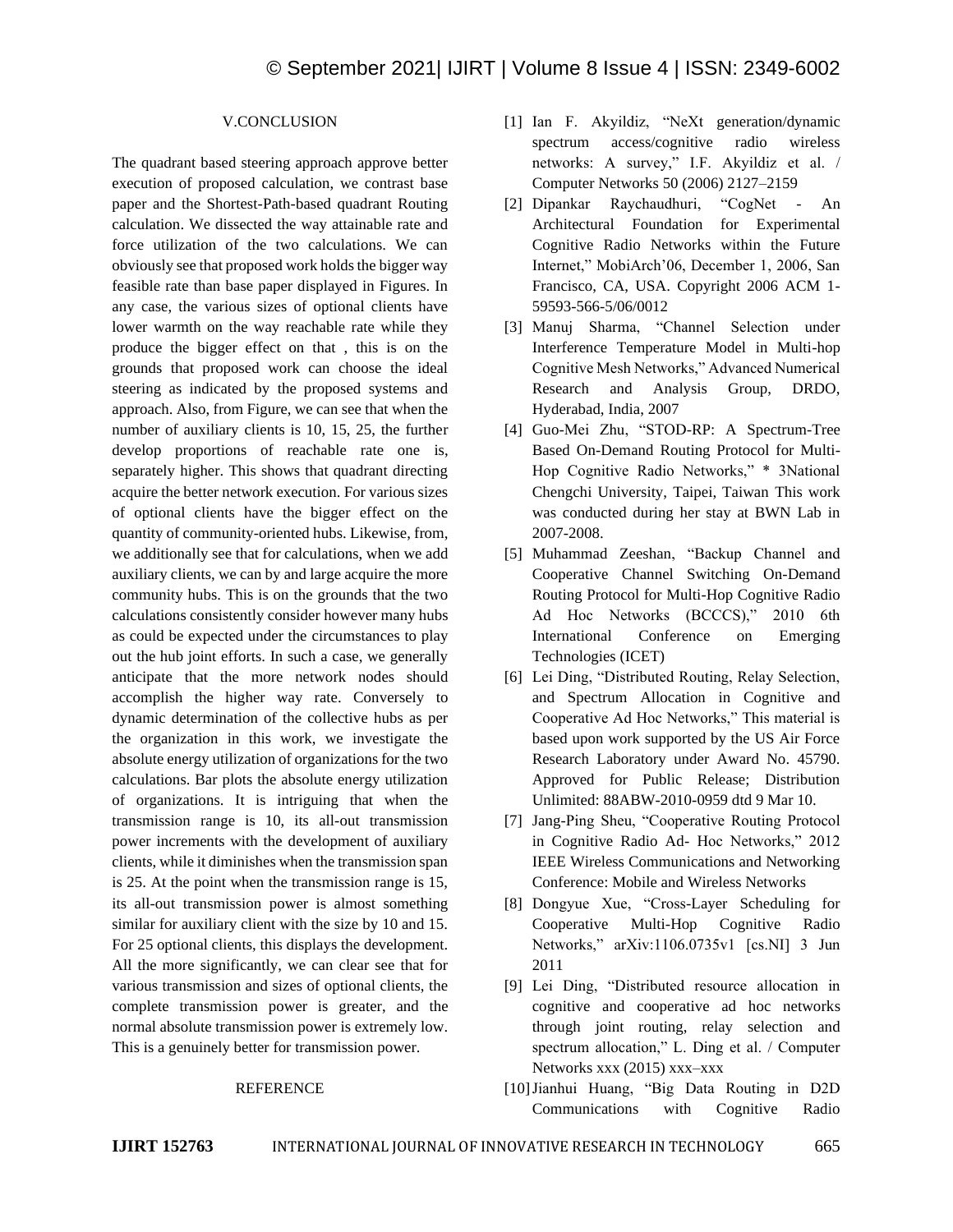Capability," IEEE Wireless Communications • August 2016 1536-1284/16/\$25.00 © 2016 IEEE

- [11]Jiang Zhu, "A game-theoretic power control mechanism based on hidden Markov model in cognitive wireless sensor network with imperfect information," J.Zhuetal./Neurocomputing 220 (2017)76–83
- [12]Arsany Guirguis, "Cooperation-based Multi-hop Routing Protocol for Cognitive Radio Networks," Preprint submitted to Elsevier March 10, 2018
- [13]Yihang Du, "A Cross-Layer Routing Protocol Based on Quasi-Cooperative Multi-Agent Learning for Multi-Hop Cognitive Radio Networks," Sensors 2019, 19, 151; doi:10.3390 /s19010151 www.mdpi.com/ journal /sensors
- [14]Dingde Jiang, "Collaborative Multi-hop Routing in Cognitive Wireless Networks," Wireless Pers Commun (2016) 86:901–923 DOI 10.1007/s11277-015-2961-6
- [15]J. Zhu, X. Guo, L. L. Yang, andW. S. Conner," Leveraging spatial reuse in 802.11 mesh networks with enhanced physical carrier sensing," in Proc. IEEE ICC, June 2004.
- [16]X. Yang and N. H. Vaidya," On the physical carrier sense in wireless Ad hoc networks," in Proc. IEEE Infocom, March. 2005. 24
- [17]H. Zhai and Y. Fang," Physical carrier sensing and spatial reuse in multirate and multihop wireless Ad hoc networks," in Proc. IEEE Infocom, April. 2006. 24
- [18] T. S. Kim, H. Lim, and J. C. Hou," Improving spatial reuse through tuning transmit power, carrier sense threshold, and data rate in multihop wireless networks," in Proc. of ACM MobiCom, Sept. 2006.
- [19] Z. Zeng, Y. Yang, and J. C. Hou," How physical carrier sense affects system throughput in IEEE 802.11 wireless networks," in Proc. IEEE Infocom, April. 2008.
- [20] J. Fuemmeler, N. Vaidya, and V. V. Veeravalli.," Selecting the transmit powers and the carrier sensing thresholds for CSMA protocols," in Proc. Wicon, pp. 1321-1329, Aug. 2006. 24
- [21]E. Hossain. V.K.Bhargava, "Cognitive wireless communication networks", Springer, 2007. 5, 25
- [22]D. Cabric, S. M. Mishra, R.W Brodersen," Implementation issues in spectrum sensing for cognitive radios," Proc. Signals, Systems and Computers, vol. 2, pp. 772-776, Nov. 2004. 27
- [23]J. Mitra, G. Q. Maguire Jr.," Cognitive radio: Making software radios more personal," in Proc. IEEE Personal Commun., vol.6, no. 4, pp. 13-18, Aug. 1999. 5, 25
- [24]D.De Couto,D.Aguayo,J.Bicket and R.Morris, "A High-Throughput path metric for multi-hop wireless routing ," in Proc. ACM MobiCom., Sept. 2003. 5, 15, 25
- [25]J. Padhye, R Drave, and B.Zill, " Comparison of routing metrices for static multi hop wireless networks," in Proc. ACM SIGCOM., Sept.2004. 15, 25, 59
- [26] "Wireless Medium Access Control (MAC) and Physical Layer (PHY) specifications: Amendment: ESS Mesh networking," IEEE P802.11s/D1.00, Nov.2006. 15
- [27]R. Draves, J.Padhy, and B. Zill "Routing in Multi-Radio Multi-hop Wireless Mesh Networks," in Proc. ACM Mobicom'2004, Sept. 2004. 5, 15, 25
- [28]H. Uchiyama, K. Umebayashi, Y. Kamiya, Y. Suzuki, T. Fujii, F. Ono,K. Sakaguchi, "Study on cooperative sensing in cognitive radio based Adhoc network," in Proc. IEEE Pimrc, Sept. 2007. 26, 54, 84
- [29]H. Urkowitz," Energy Detection of unknown deterministic signals," in Proc. IEEE, vol. 55, no. 4, pp. 523-531, April. 1967. 26, 34, 35, 54, 84
- [30]F. Tobagi and L. Kleinroack.," Packet switching in radio channels: Part II- The hidden terminal problem in carrier sense multiple-access and the busy -tone solution," IEEE Transaction on Communications, vol. 23, pp. 1417-1433, Dec. 1975. 27, 34, 54
- [31]G. Bianchi," Performance analysis of the IEEE 802.11 distributed coordination function", IEEE Journal on selected area in communications, March. 2000.
- [32]F. Cali, M. Conti, and E. Gregori," Dynamic tuning of the IEEE 802.11 protocol to achieve a theoretical throughput limit," IEEE/ACM Trans. on Networking, vol. 8, no. 6, pp. 785-799, Dec. 2000.
- [33] FCC," Spectrum policy task force," in Technical Report, Nov. 2002.
- [34]J.Mitota, "Cognitive radio: making software radios more personal", in IEEE Personal Communications, Aug. 1999. 2, 17, 51, 80
- [35]S. Haykin," Cognitive Radio: brain-empowered wireless Communications," IEEE Journal on